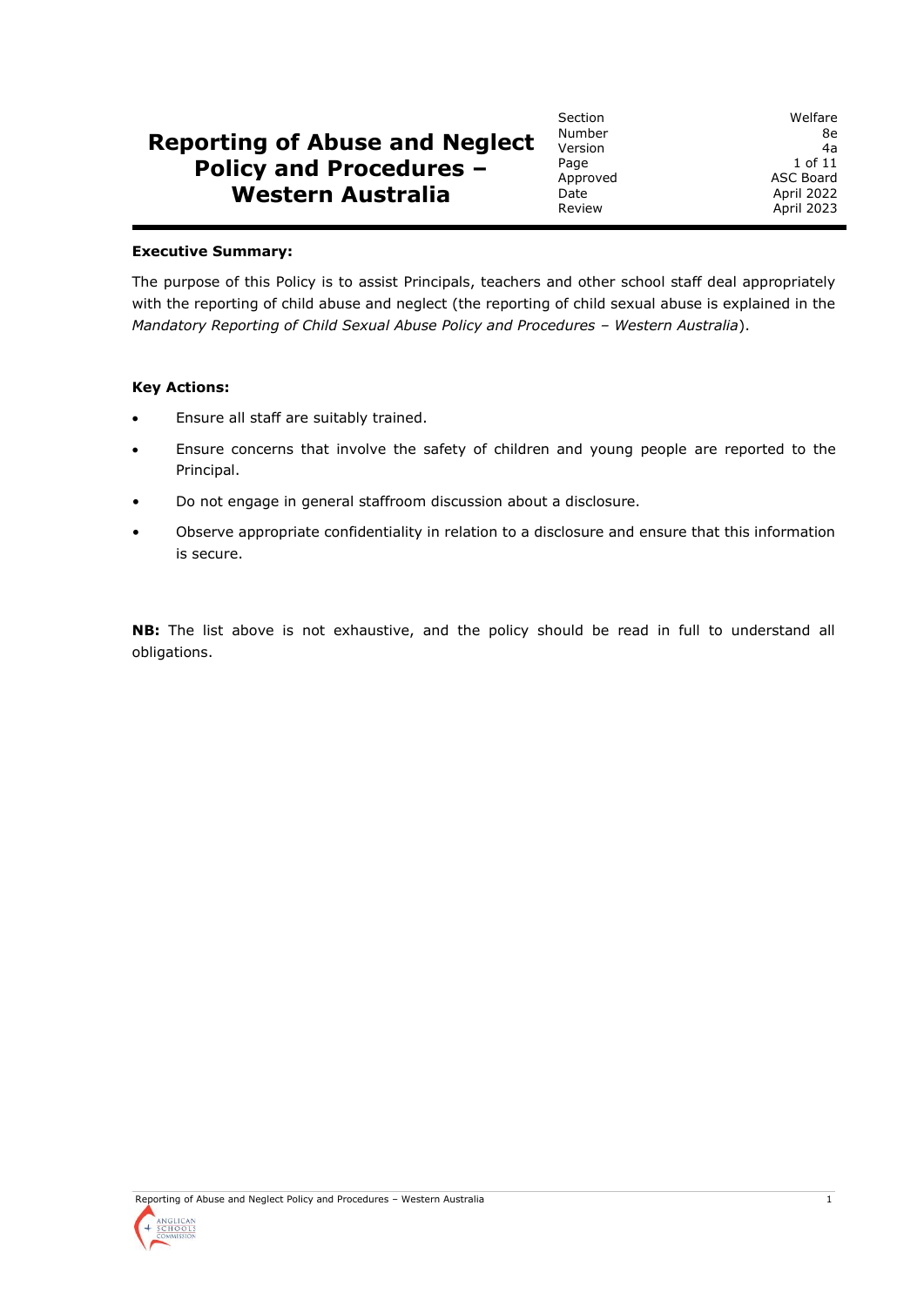# **1. Purpose**

The Anglican Schools Commission (ASC) has developed this policy and procedures document to assist Principals, teachers and other school staff to deal appropriately with the reporting of child abuse and neglect (**the reporting of child sexual abuse is explained in the**  *Mandatory Reporting of Child Sexual Abuse Policy and Procedures– Western Australia*). All children have a right to be protected from harm and all school staff have a duty of care to students during school hours and at other times when staff/student relationships exist.

This policy is designed to be read in conjunction with the *Child Safe Policy* and the *Mandatory Reporting of Child Sexual Abuse Policy and Procedures– Western Australia*.

# **2. Definitions**

2.1 What is non-mandatory reporting?

In Western Australia mandatory reporting legislation requires teachers to report suspected child sexual abuse to the Department of Communities - Child Protection and Family Support (CPFS) if they form a belief that a child has been sexually abused, or is the subject of ongoing sexual abuse (see *Mandatory Reporting of Child Sexual Abuse Policy and Procedures – Western Australia*).

Physical, emotional, psychological abuse and neglect are not covered by the mandatory reporting legislation so are considered non-mandatory. While there is no penalty if the report doesn't occur, all staff including non-teaching staff, should report physical, emotional, psychological abuse or neglect.

2.2 Who is a 'child'?

A child is defined as a person who is under the age of 18 years or, in the absence of positive evidence of age, as a person who is apparently under 18 years of age.

2.3 Is a student aged 18 and over a 'child'?

Students aged 18 and over may attend school but are legally considered adults and as such the CPFS does not have a child protection mandate for them. They can be considered potentially vulnerable, however, and in need of specialist services and schools do owe a duty of care towards them. A list of these services may be found on the CPFS website [www.dcp.wa.gov.au.](http://www.dcp.wa.gov.au/) Schools should contact the WA Police when aware of any assault or crime against a young adult.

2.4 What is physical, emotional, psychological abuse and neglect?

## **Physical Abuse**

Physical abuse occurs when a child has experienced severe and/or persistent ill-treatment. It can include injuries such as bruises, cuts, burns or fractures caused by a range of acts including beating, shaking, illicit administration of alcohol and other drugs, attempted suffocation, excessive discipline, physical punishment or other forms.

## **Emotional**

Emotional abuse occurs when an adult harms a child's development by repeatedly treating and speaking to a child in ways that damage the child's ability to feel and express their feelings.

## **Psychological abuse**

Repeatedly treating and speaking to a child in ways that damage the child's perceptions, memory, self-esteem, moral development and intelligence. It is a form of emotional abuse.

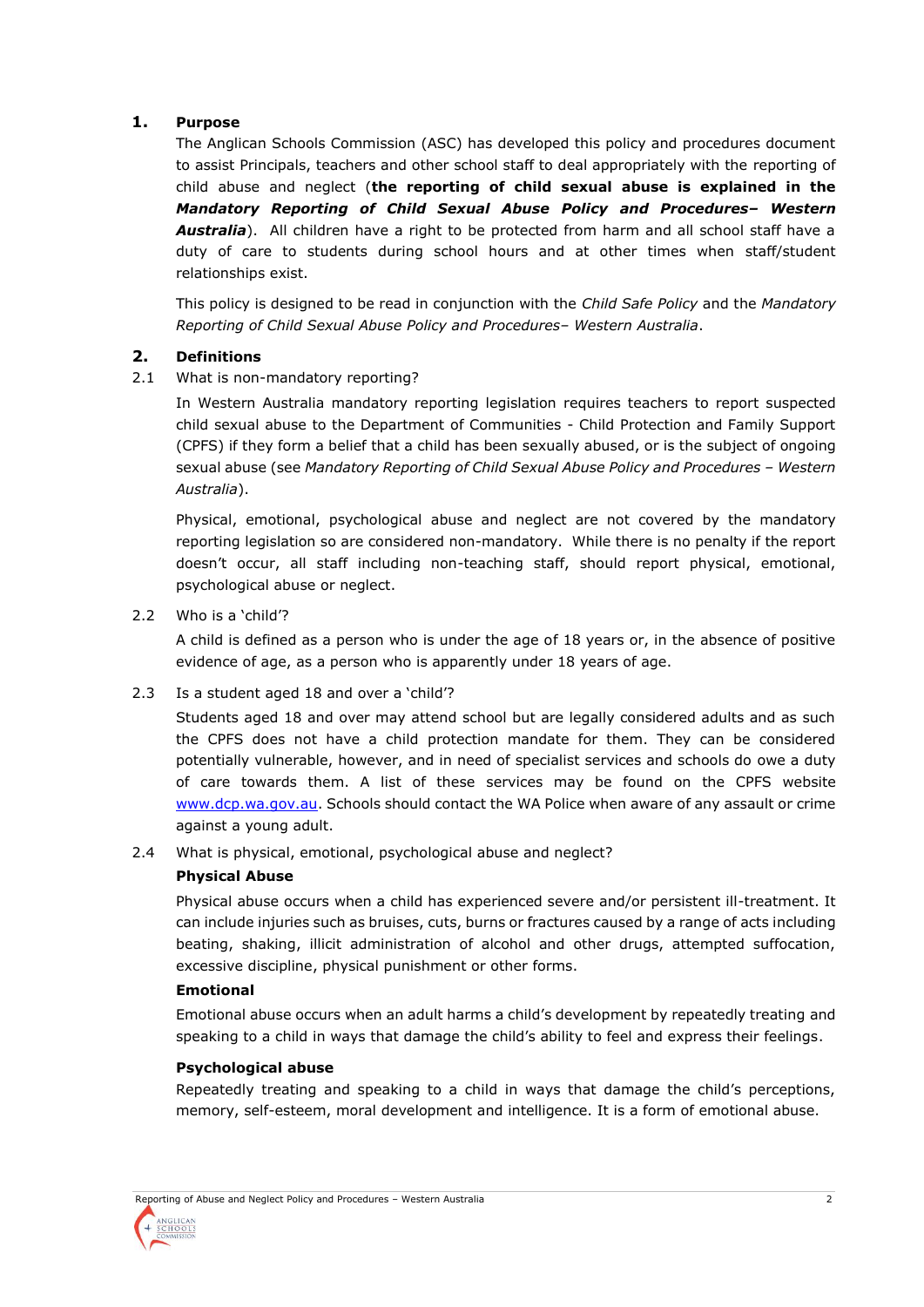# **Family and Domestic Violence**

Family and Domestic violence is defined as the intentional and systematic use of violence and abuse to create fear and to control the victim's behaviour. A child is exposed to family violence if they see or hear family violence or experience the effects of family violence.

Some examples of a situation that might mean the child is exposed to, or is considered to have been exposed to family violence are:

- overhearing threats of violence from one family member to another family member.
- seeing or hearing an assault by one family member on another family member.
- comforting or assisting a family member who has been assaulted by another family member.
- cleaning up a location that was affected by an assault by one family member on another family member, and/or being present when police or ambulance officers attend to a family member who has been assaulted by another family member.

## **Neglect**

Neglect is when children do not receive adequate food or shelter, medical treatment, supervision, care or nurturance to such an extent that their development is damaged, or they are injured. Neglect may be acute, episodic or chronic.

# **3. Indicators of Physical, Emotional, Psychological Abuse and Neglect**

The following list of indicators is not exhaustive but is a list of possible indicators as provided by CPFS.

A single indicator may not always provide conclusive evidence; however, a combination of several indicators should be treated very seriously. The examples of indicators listed may not necessarily be exclusive to a single category.

Indicators should be considered in the context of their consistency with the child's medical history, developmental stage, capabilities and characteristic behaviour or attitudes.

Absence of any indicators does not necessarily mean that a child has not been abused. Professional judgment should also be used when considering whether teachers believe that a child has been abused.

## **Physical abuse**

- Broken bones or unexplained bruises, burns, or welts in various stages of healing.
- The child or young person is unable to explain an injury, or explanations given are inconsistent, vague or bizarre.
- Direct admissions from the parents that they are concerned that they might harm their child.
- Family history of violence.
- Marked delay between injury and obtaining medical assistance.
- Parent who shows little concern about the welfare of their child or the treatment and care of the injury.
- Repeated presentations of the child to health services with injuries, ingestions or minor complaints.
- The child or young person is unusually frightened of a parent or carer; or is afraid to go home.
- The child or young person reports intentional injury by their parent or caretaker.
- Arms and legs are kept covered by inappropriate clothing in warm conditions.
- Ingestion of poisonous substances including alcohol or drugs.
- Avoidance of physical contact by the child (particularly with a parent or carer).

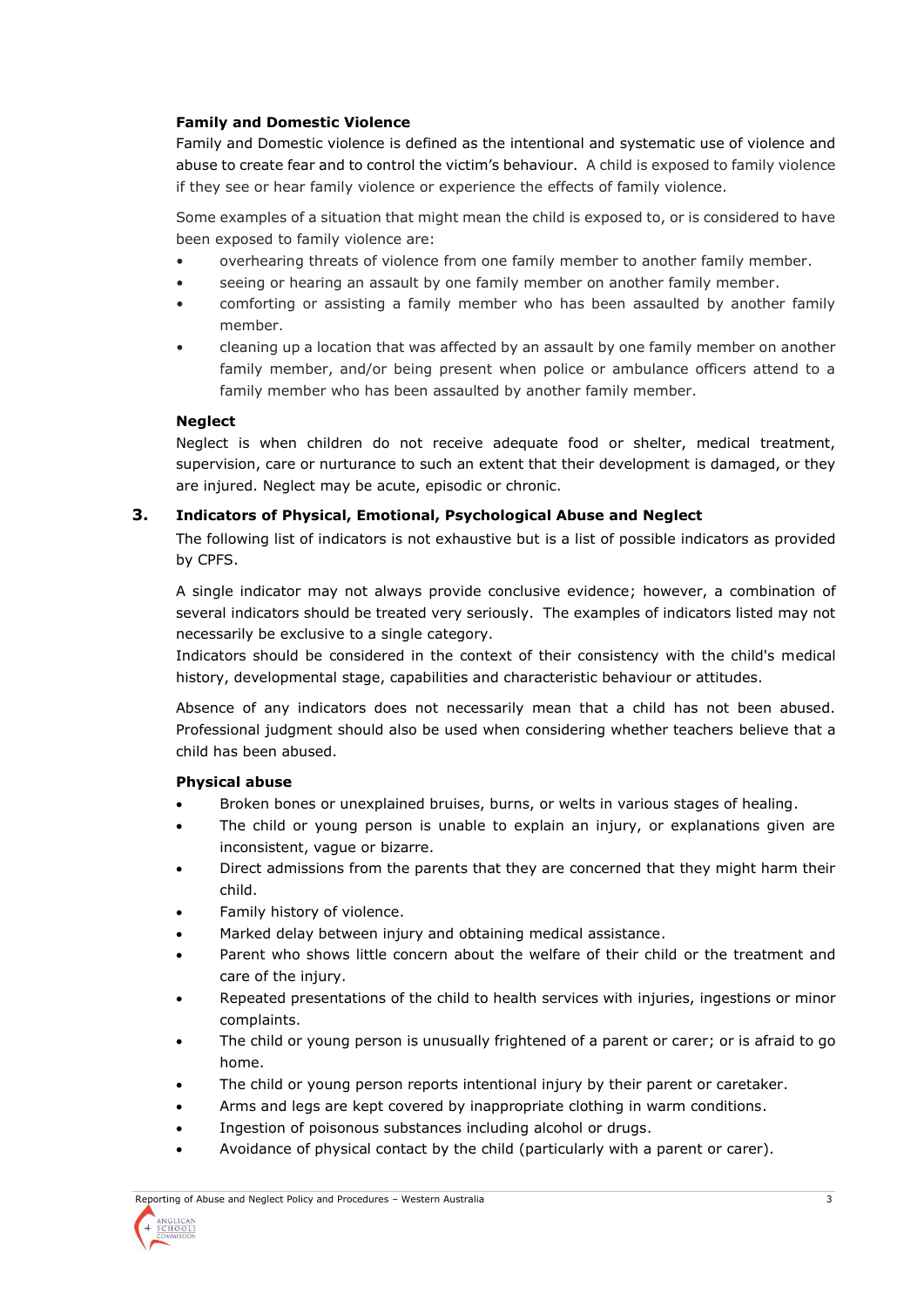# **Emotional or psychological abuse**

- The parent or caretaker constantly criticises, threatens, belittles, insults, or rejects the child or young person with no evidence of love, support, or guidance.
- The child/young person exhibits extremes in behaviour from overly aggressive to overly passive.
- Delayed physical, emotional, or intellectual development.
- Compulsive lying and stealing.
- High levels of anxiety.
- Lack of trust in people.
- Feelings of worthlessness about life and themselves.
- Eating hungrily or hardly at all.
- Uncharacteristic seeking of attention or affection.
- Reluctance to go home.
- Rocking, sucking thumbs or self-harming behaviour.
- Fearfulness when approached by a person known to them.

# **Family and domestic violence**

- an assault.
- a sexual assault or other sexually abusive behaviour.
- Stalking.
- repeated derogatory taunts.
- intentionally damaging or destroying property.
- unreasonably controlling or denying a family member access to finances or financial support
- preventing a family member from having connections with their family, friends or culture, and/or
- depriving a family member of their liberty.

## **Neglect**

- Signs of malnutrition, begging, stealing or hoarding food
- Poor hygiene: matted hair, dirty skin, or severe body odour
- Unattended physical or medical problems
- The child or young person states that no one is home to provide care (inadequate supervision, failure to ensure safety)
- Child or young person appears constantly tired
- Frequent lateness to school or absence from school
- Inappropriate clothing, especially inadequate clothing in winter
- Alcohol and/or drug abuse present in the household
- Frequent illness, low grade infections or sores
- Hunger.

# **4. Reporting Procedures for all School Staff**

- 4.1 School staff have a duty of care to take the necessary action to ensure the child is protected from further harm but it is **not** their role to conduct a detailed investigation or to confront the suspected perpetrator or to intervene with the child's family. School staff do not have to prove that a child or young person has been harmed. This is the responsibility of specialist child protection workers and possibly the police.
- 4.2 School staff who have concerns that abuse or neglect are occurring must inform the Principal. They are to keep brief, written, dated notes of their suspicions or observations and give them to the Principal, who will store these confidential notes in a secure place. Anecdotal records and other written information must be regarded as confidential and used in a professional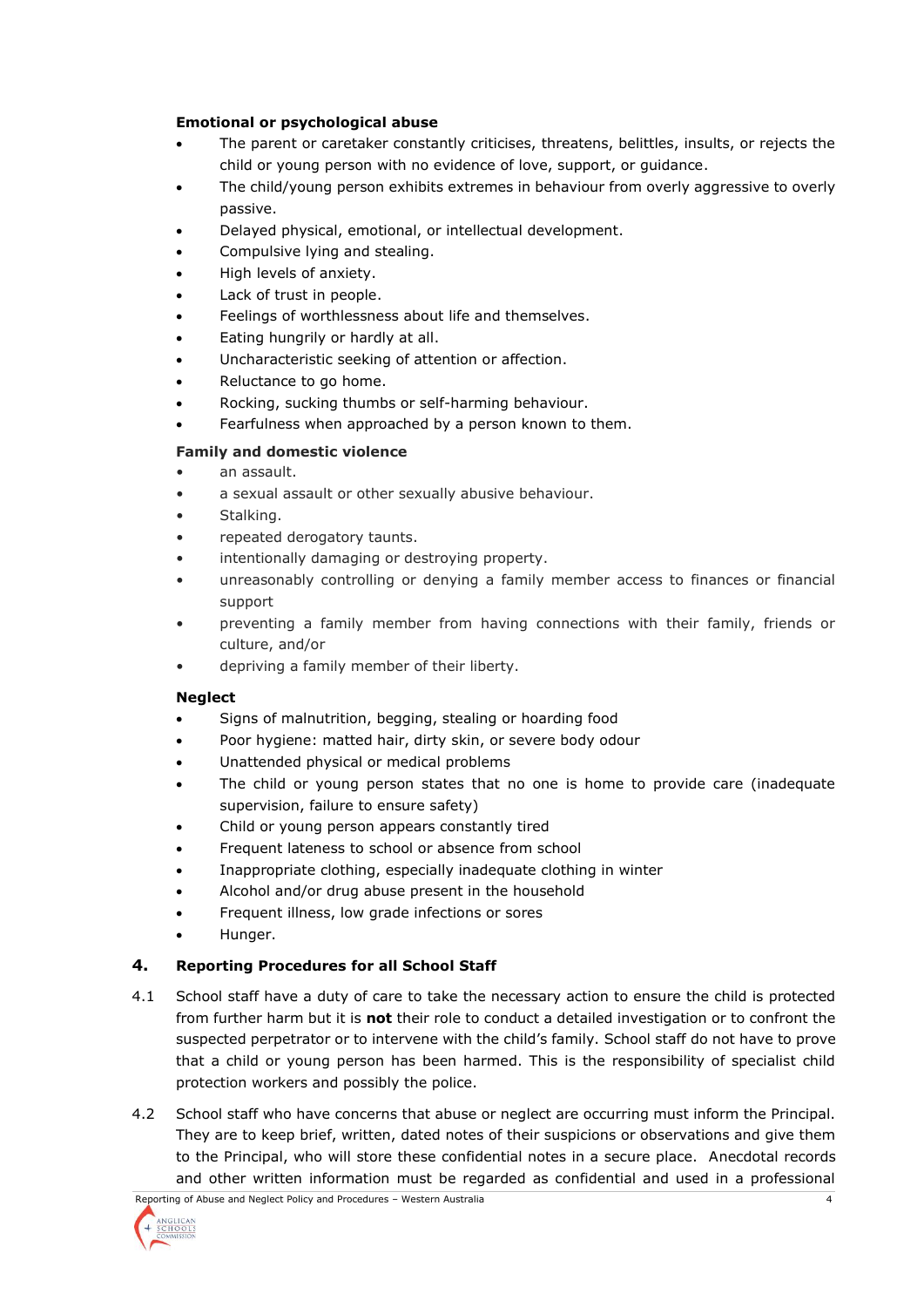manner. They may be subject to a court order that the records be made available to the court and to other persons for the purpose of legal proceedings.

- 4.3 If a student starts to disclose in class or any other public area, the staff member should use the strategy of protective interrupting (see the *Child Safe Policy* for further information).
- 4.4 If a student discloses to a staff member in private and tries to elicit a promise that the teacher will not tell anyone, it is important for the staff member to explain that he/she has concerns about the student's safety and will have to take action to ensure the student is protected from further abuse. This will include informing the Principal. (For detailed information about dealing with a disclosure, see the *Child Safe Policy*.)
- 4.5 Once direct disclosure has been made, the Principal **must** be informed.
- 4.6 Staff members must not engage in general staffroom discussion about a disclosure.
- 4.7 School staff who have access to information regarding suspected or disclosed child abuse or neglect have a clear obligation to observe appropriate confidentiality in relation to the entire matter, and an obligation to ensure that this information is secure.
- 4.8 Should allegations of abuse be made against the Principal, the staff member should not inform the Principal but must go directly to the Chair of the School Council.

# **Notification Steps for reporting physical, emotional, psychological abuse and/or neglect of a child**



## **5. Roles and Responsibilities of other parties in relation to child abuse and neglect**

**Note:** the full list of Roles and Responsibilities in all aspects of Child Protection are covered in the Child Safe Policy and must be read in conjunction with this policy.

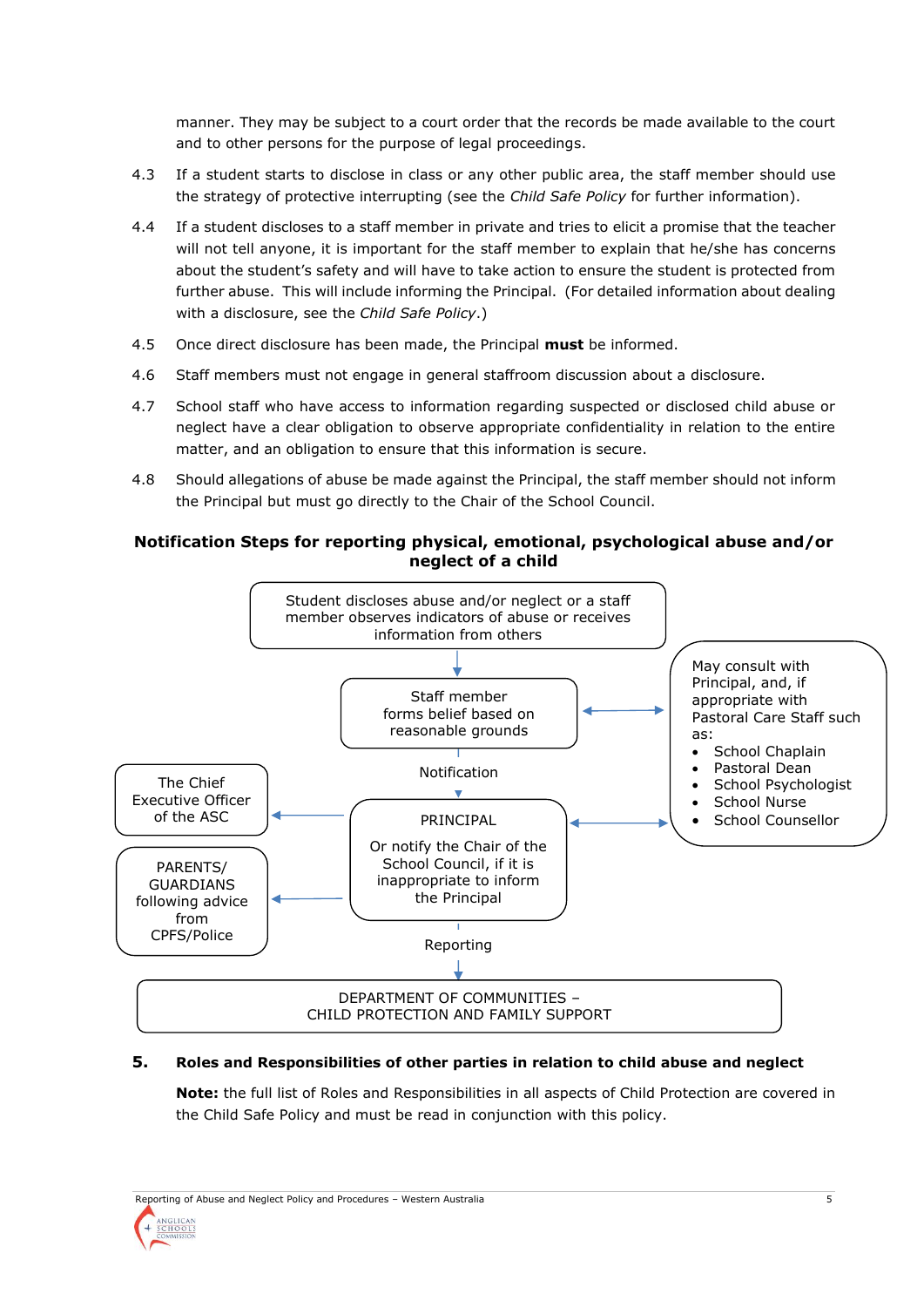- 5.1 The Anglican Schools Commission
	- 5.1.1 If a formal notification has been made to the CPFS, the Principal should inform the CEO of the Anglican Schools Commission as the official representative of the School Authority, and as part of the school's critical incident procedures.
	- 5.1.2 The Anglican Schools Commission Office will:
		- If necessary, assist the Principal or her/his delegate when a case of child abuse or neglect is disclosed, or where there is belief, on reasonable grounds that abuse or neglect has occurred, to follow the procedures on notification of abuse or neglect to the appropriate child protection authority or service.
		- Assist the Principal in ensuring that members of staff and students of the school making the referral are offered appropriate support to adjust to any consequences of the referral.

## 5.2 The Principal

- 5.2.1 The Principal is responsible for all aspects of school management including the management of suspected or disclosed incidents of child abuse and neglect.
- 5.2.2 The Principal must ensure that the school's pastoral care and/or curriculum structures address the issue of child abuse and neglect and protective behaviours.
- 5.2.3 The Principal must ensure that all staff members receive appropriate training in the detection and reporting of child abuse and neglect.
- 5.2.4 The Principal's role is not to investigate any disclosure or strong concern about the well-being of a student, but he/she must report to the matter to the CPFS, to the CEO of the ASC, and to the Department of Education Services if a critical incident.
- 5.2.5 Advice must be sought from the CPFS or the Police in regard to providing any information to others, including the parents/guardians, about the report or the child concerned.
- 5.2.6 Should any disclosure or strong concern of abuse relate to the behaviour of a staff member, the Principal must report the matter to the Professional Standards Unit (PSU) of the Diocese of Perth and to the CEO of the ASC.
- 5.2.7 The Principal must retain records of all communication with the CPFS, the Police, the PSU and the CEO of the ASC and the subsequent actions, of which he/she is privy. All records must be stored in a secure place to ensure confidentiality and kept separate from any other file on the student. There should be an indication on the student's general file that other confidential records are being kept separately without revealing the nature of those records.
- 5.2.8 The Principal, with the assistance of the appropriate Pastoral Care Staff (such as the School Chaplain, Pastoral Dean, Psychologist, Nurse, or Counsellor), must undertake ongoing support for the staff member, the student and anyone else affected by this process or its outcomes.
- 5.3 The Department of Communities Child Protection and Family Support
	- 5.3.1 The CPFS is the government department with the statutory authority to investigate concerns relating to child abuse and neglect in WA.
	- 5.3.2 All disclosures or strong concerns of abuse or neglect are to be reported by the Principal to the Duty Officer at the nearest local district or regional office or CPFS.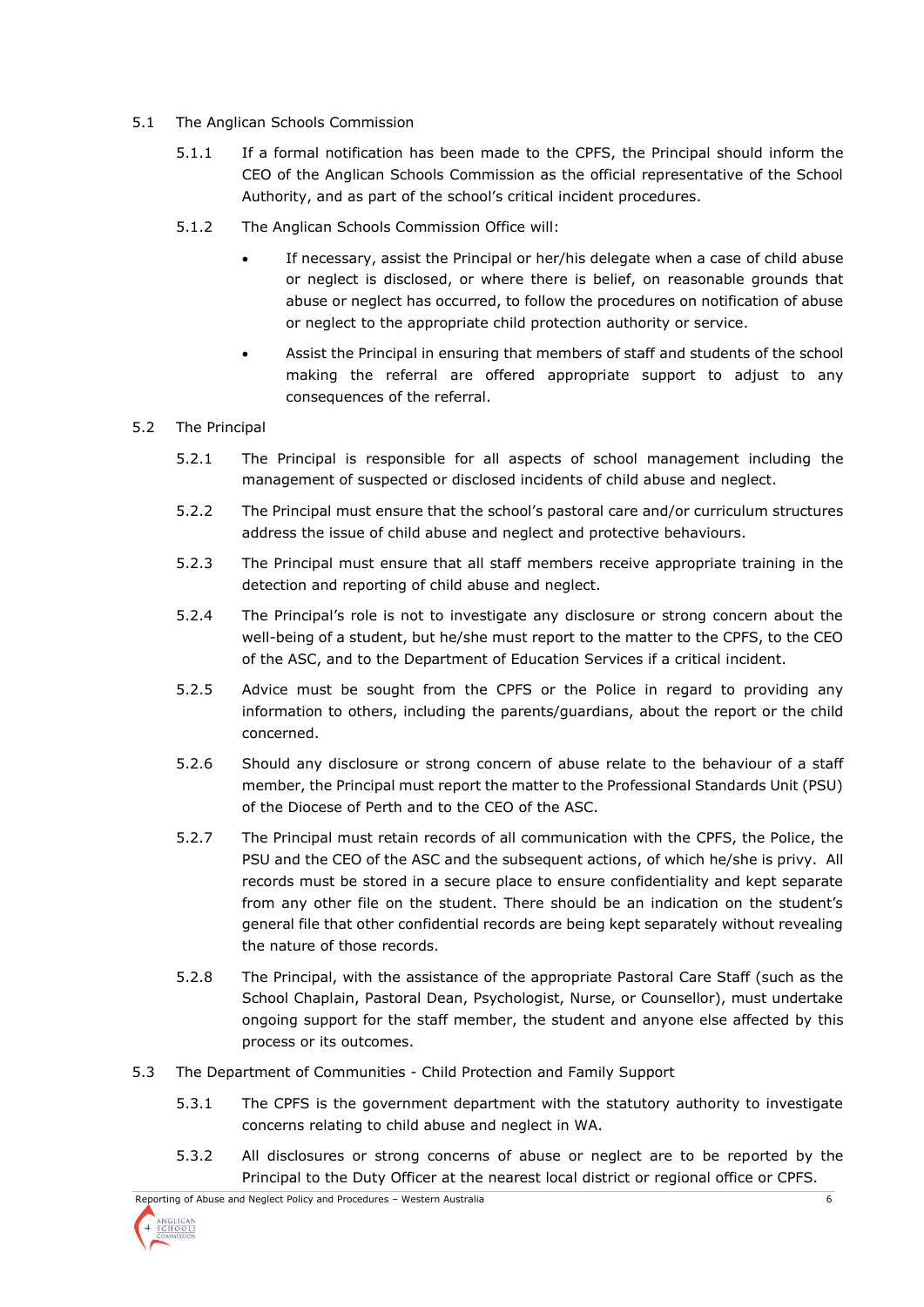- 5.3.3 The Duty Officer at the local CPFS office can be used initially in a consultative role if either the Principal or the staff member is concerned about a child and unsure of what action to take.
- 5.3.4 The CPFS has the authority to interview the child at school before contact is made with the parent/guardian. The Principal will be notified by CPFS before the interview and the child may be given the option of having support at the interview from a staff member of their choosing. The ability to have a support person will be at the discretion of CPFS.
- 5.3.5 CPFS officers may remove a child from school if they have the permission of the parent/guardian. They may also apprehend a child without warrant and take them into care if they believe that the child is in need of care and protection.
- 5.4 The Western Australia Police
	- 5.4.1 The WA Police may play a role in responding to allegations of child abuse and neglect when informed by the CPFS.
	- 5.4.2 The WA Police Service Child Abuse Investigation Team will intervene in instances where it is believed that a criminal offence has occurred which may lead to criminal charges being laid.
- 5.5 The Professional Standards Unit of the Diocese of Perth
	- 5.5.1 The Professional Standards Unit (PSU) investigates reports of sexual misconduct and child abuse made against an employee of the Anglican Church and its incorporated bodies and unincorporated organisations.
	- 5.5.2 School Principals must refer to the PSU any disclosures or strong concerns relating to the behaviour of staff members. The identity of the reporter must be protected at all times, in line with the Children and Community Services Act 2004.
	- 5.5.3 The PSU will investigate the matter and make a recommendation to the school.

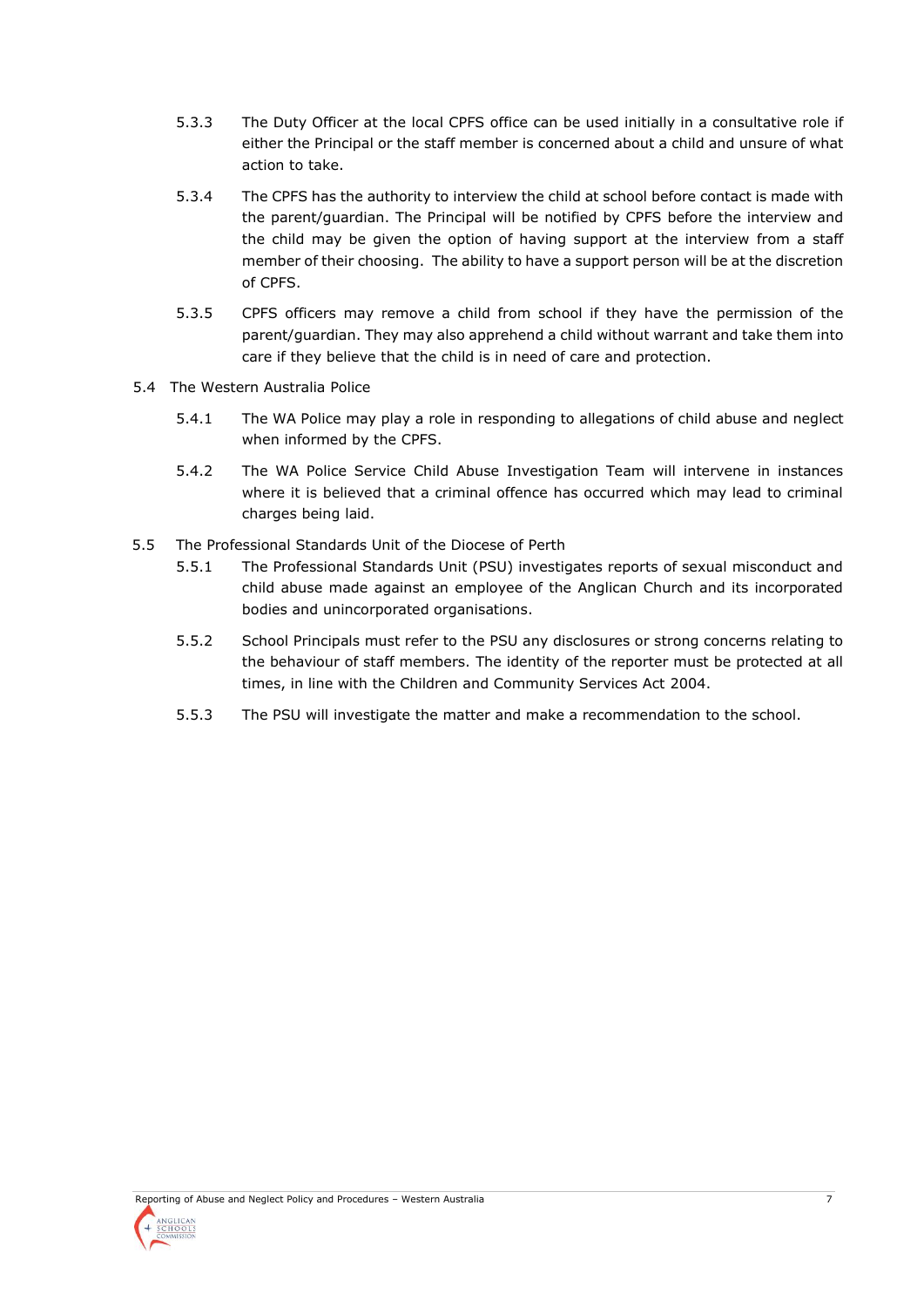## **APPENDIX A**

#### **Questions and Concerns**

#### **Must I keep written records?**

As a staff member you should keep brief written records of your observations including dates, the nature of the indicators and injuries, if any. Principals are also expected to keep written records of the notification. Student Services personnel should also keep records of their involvement in such cases (e.g. the school nurse should keep records of physical indicators, and the Chaplain and other Student Services personnel keep records of behavioural and family indicators). All these records must be treated as highly confidential and stored securely and separately from other student records.

#### **Can the written records I keep be used in evidence?**

Yes. If the investigating officers want to use the school's written records they must apply in writing to the Principal. All types of official records kept in these cases may be the subject of court orders that the records be made available to the court and to other persons for the purposes of legal proceedings. If the Principal or a teacher receives a subpoena, the CEO of the ASC must be notified and legal advice sought through the Anglican Schools Commission Office.

# **Is there a time limit on suspected offences? Am I expected to report an offence that happened, for example, five years ago?**

There is generally no time limit on laying charges for offences relating to child abuse and neglect. That is a matter for the appropriate prosecuting authority. All suspected cases of child abuse and neglect should be reported, irrespective of when they may have occurred. The decision about whether to proceed with prosecution will be made by the appropriate external agency.

# **How soon after finding out about a case of child abuse or neglect am I expected to make a notification?**

Notification is to be given promptly to the Principal, who must report the situation to the CPFS. It is recommended that you make the notification to the Principal on the same day as you find out.

## **Can I be called to give evidence?**

Yes, a staff member can be called to give evidence. The most likely time when a staff member (notifier) would be required to appear in court is when they have received a disclosure from a child, and this was the first time the child had disclosed the abuse.

# **What will happen if I have to go to court? What legal support will the Anglican Schools Commission provide?**

If you are called to give evidence in a child protection case, you will not lose pay. Ensure that your Principal is informed if you are required to attend court. The Anglican Schools Commission office can arrange for legal support and advice on making statements. Ensure that you prepare yourself for the courtroom experience and arrange to communicate directly with your legal representative prior to the hearing.

## **Am I expected to report abuse if the perpetrator is a colleague or someone I know?**

Yes. The identity of the perpetrator is irrelevant to the responsibility of teachers to report. The procedures outlined in this document apply, whoever the perpetrator is.

#### **Does the offender have to be told who notified?**

It is the policy of the CPFS and the WA Police not to reveal the identity of persons notifying child abuse and neglect. However, where a person who has notified an alleged offence is required to give evidence, their identity may be revealed in those proceedings. In extremely limited circumstances

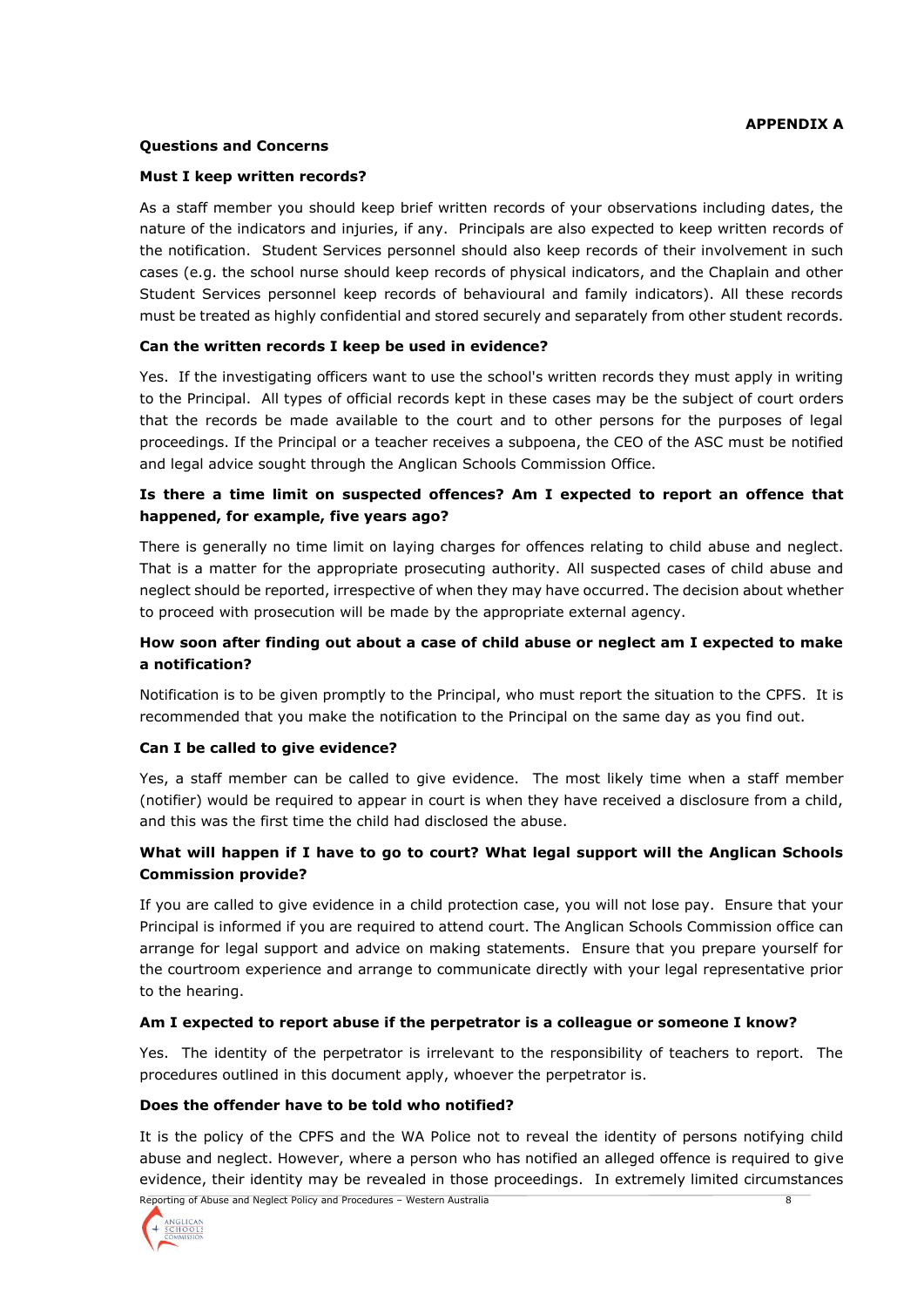a court may also order that information which could identify the person who notified an alleged offence be disclosed. Any breaches of this policy should be reported to the Principal who in turn will advise the CEO of the Anglican Schools Commission.

**It is important to note that the safety and welfare of the child is all important and that this is the primary concern of the school, the Anglican Schools Commission and the Department of Communities - Child Protection and Family Support. No action will be taken which may jeopardise the safety of the child.**

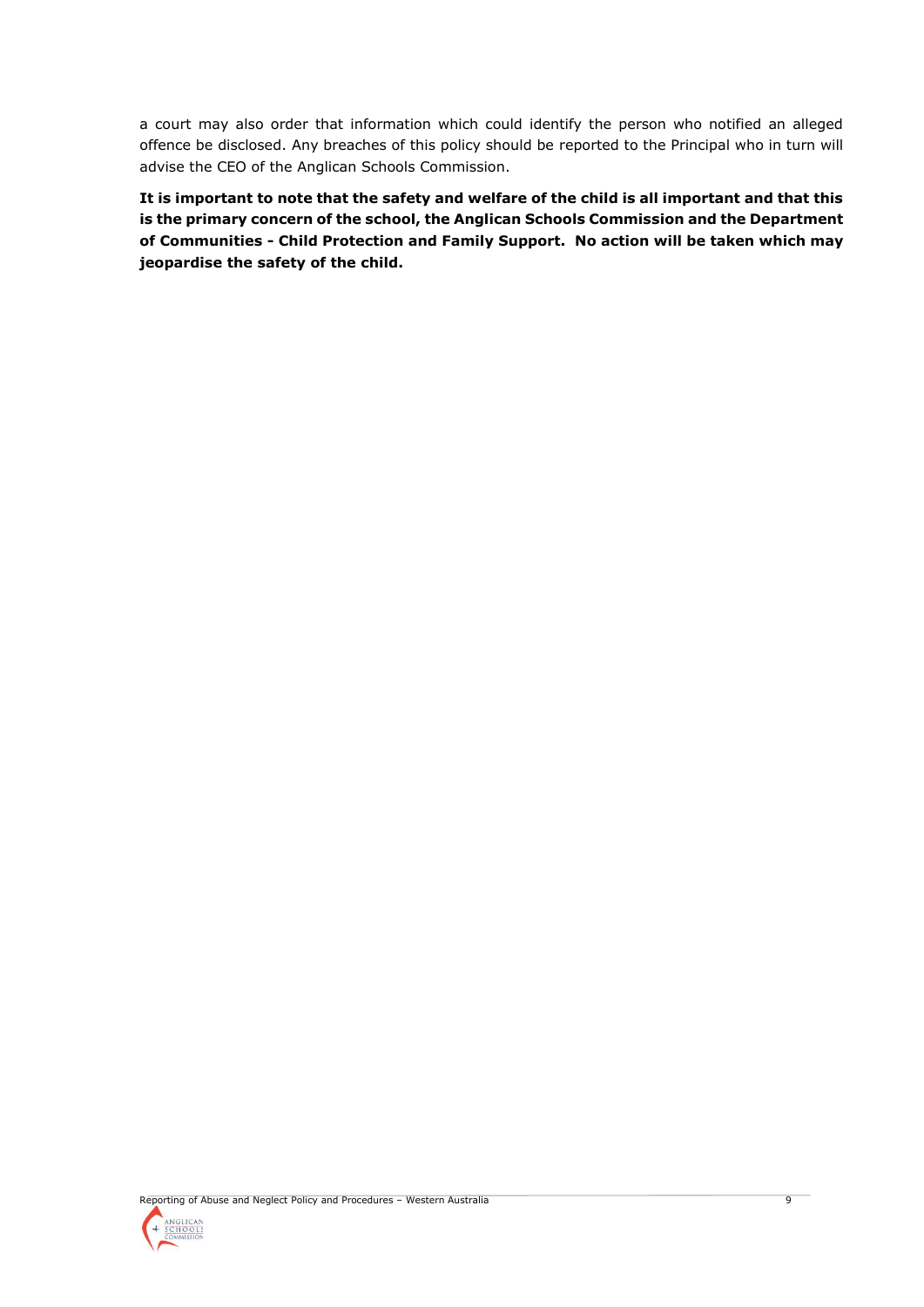# **APPENDIX B**

# **Dealing with a disclosure**

A student who discloses abuse or neglect will often do so with great hesitation and with feelings of fear and guilt. Frequently they only hint or tell part of the story to see how the teacher reacts before fully disclosing.

A disclosure can often arouse strong feelings in the person to whom the disclosure is being made. Such reactions may include shock, anger and helplessness. It is important to be aware and in control of these feelings and that they be dealt with following the disclosure. Pastoral Care Staff (such as the School Chaplain, Pastoral Dean, Psychologist, Nurse or Counsellor), may be of assistance in this regard.

It is not easy for students to disclose abuse or neglect as they may previously have been coerced, bribed or threatened into secrecy. They may need repeated reassurance that you believe them and that it was right to tell.

## **Public disclosure**

It is possible that a student may start to disclose in class or with a group of other students. If disclosure does begin in a public area it is important for the teacher to use the strategy of **protective interrupting**, namely:

- Acknowledge that you have heard the student and stop him/her disclosing any further;
- Be supportive and gently indicate that she/he may want to talk to you about it in a more private situation; and
- Quietly arrange to see the student as soon as possible, such as after the lesson, away from the other students.

## **Private disclosure**

The teacher's role is to listen actively to what the student may say but not push for details, or conduct an investigation:

- Remain calm and try not to express panic, shock or disbelief;
- Acknowledge that it can be difficult to talk about such things;
- Reassure the student that it is right to tell and emphasise your belief in her/him;
- Emphasise that the student is not to blame;
- Assure the student that they have the right to feel safe;
- Accept what is said by the student (only **minimum information** is required for action);
- Do not ask questions as this could contaminate any future evidence;
- Do not to express a judgement about the alleged perpetrator;
- Use appropriate vocabulary when speaking with the student;
- Do not promise not to tell:
- Tell the student that the matter will be reported to the appropriate authority;
- Allow the student the option of having your support during the initial agency interview; and
- Reassure the student that support will continue at school.